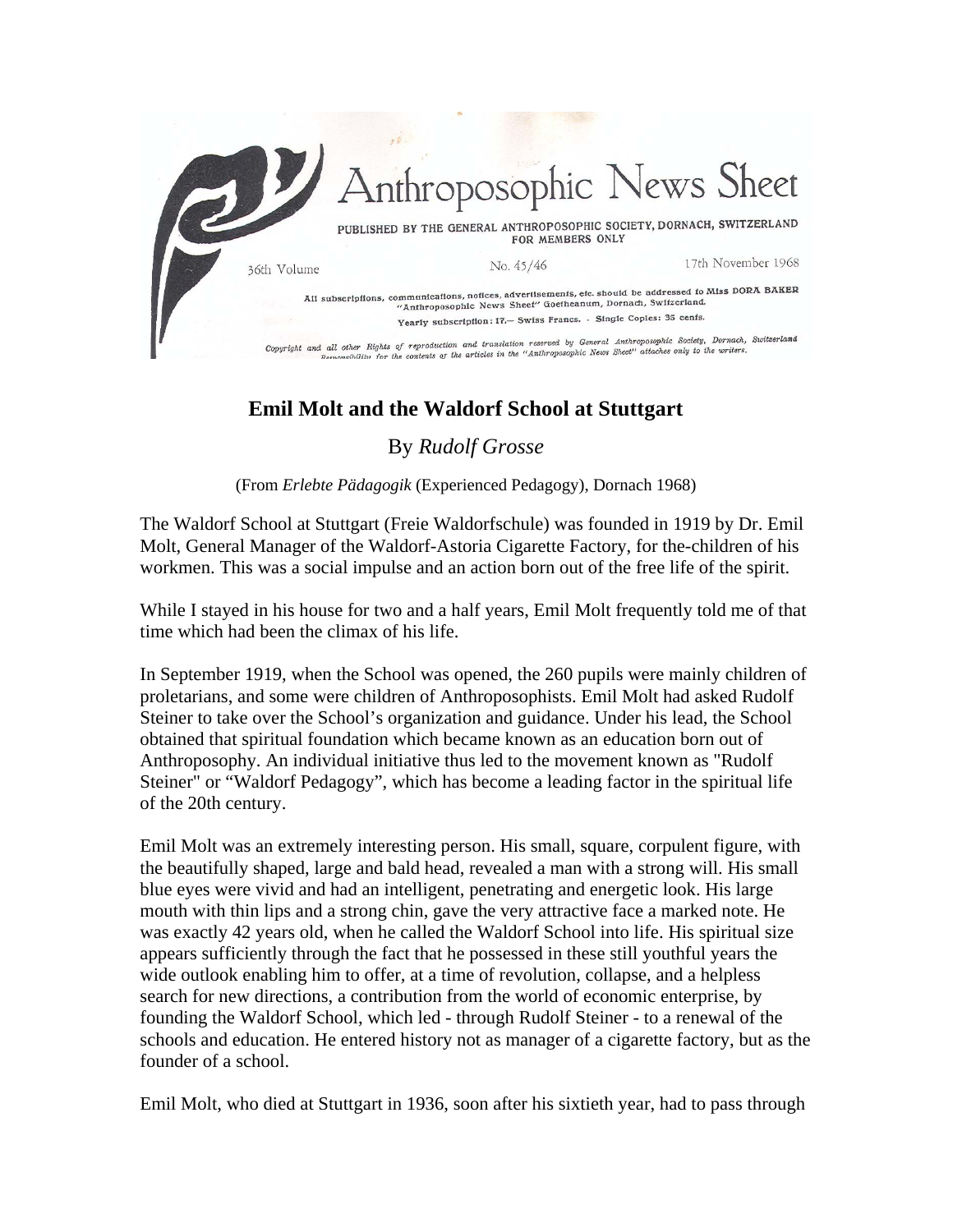a hard youth. Born on the 14th April 1876 at Schwäbisch-Gmünd, he experienced in his own destiny the oppression of a tormenting school-life. Already an orphan at fourteen, he was apprenticed to an esteemed commercial firm at Calw, a business with a rich assortment of goods for the many requirements of a rural population. He often told me of his difficult, hard time as an apprentice, valuable as a schooling just because it was so hard, and he - the smallest and youngest - was exposed to the freaks and whims of the older boys. He had to work in the storage room, carry heavy sacks; cases and other burdens on his weak shoulders, begin the day when it was still dark and finish late. The shops were open even on Sunday, so that he could never enjoy spare time or holidays. "How it filled me with longing to see my comrades going to a higher grade school, to watch them sometimes at their games, or when they were sitting together or wandering, and to be excluded from their life." Nevertheless he greatly revered his chief, old Georgi, a model of discipline, commercial honesty and blamelessness, whom he sought to imitate. A rare word of praise gave him the feeling of being in Paradise and it was the highest reward one could expect. This Spartan way became to some extent also Emil Molt's way, visible in many traits of his character, even when, later on, he had to adopt a completely different style of life. When he sometimes invited business friends to lunch, he did not seem to notice that the very plain vegetarian meal appeared to them "unusual". The after-lunch meetings in his library confused them still more, for his large and valuable collection of books gave the impression of being the room of a man of learning, rarely to be found among the captains of economic life.

Emil Molt's chief sent him to Greece when he was a young businessman, so that he might learn to know world-trade in a large import and export firm. This sojourn in the Balkans brought the strong-willed Svabian, whose character had been formed in early years by the call of duty and a hard life, face to face with a new life element, which did him good, and conjured up his great forces of enthusiasm, his joy of living and his love of mankind. In this region of Europe he clearly stood upon the ground of his destiny, and he often tried to unriddle the connections with his subsequent life, which led him to the South again and again. All the elements of a spiritual seeker, with the innate "Know thyself", lived in him instinctively and led him, while he was still a young man, to Rudolf Steiner. This meeting called up into consciousness what had formerly worked in him in a more dormant state. Remarkable are the sentences he wrote himself, concerning his encounter with Anthroposophy:

" . . . At that time, active men felt ashamed and blushed when one spoke of the soul as something real. Their whole will and action, generally concealing their inner restlessness, turned towards outer events. In this frame of mind I came across Dr. Steiner's first lectures, to which a business-friend had called my attention. Strange seemed to me at first this world of ideas and it was difficult to grasp its contents. Too great was the contrast with the so far existing train of thoughts. Thought-concentration appealed most of all to the practical businessman. It could be applied to life and tested, and roused my confidence in a spiritual direction which rendered men - and this could be proved - more efficient and capable. Gradually I began to grasp also the contents. Inner calmness and concentration appeared, to begin with, during the lectures, and for the first time the experience of unshakableness came over me, even though it lasted only a few moments, a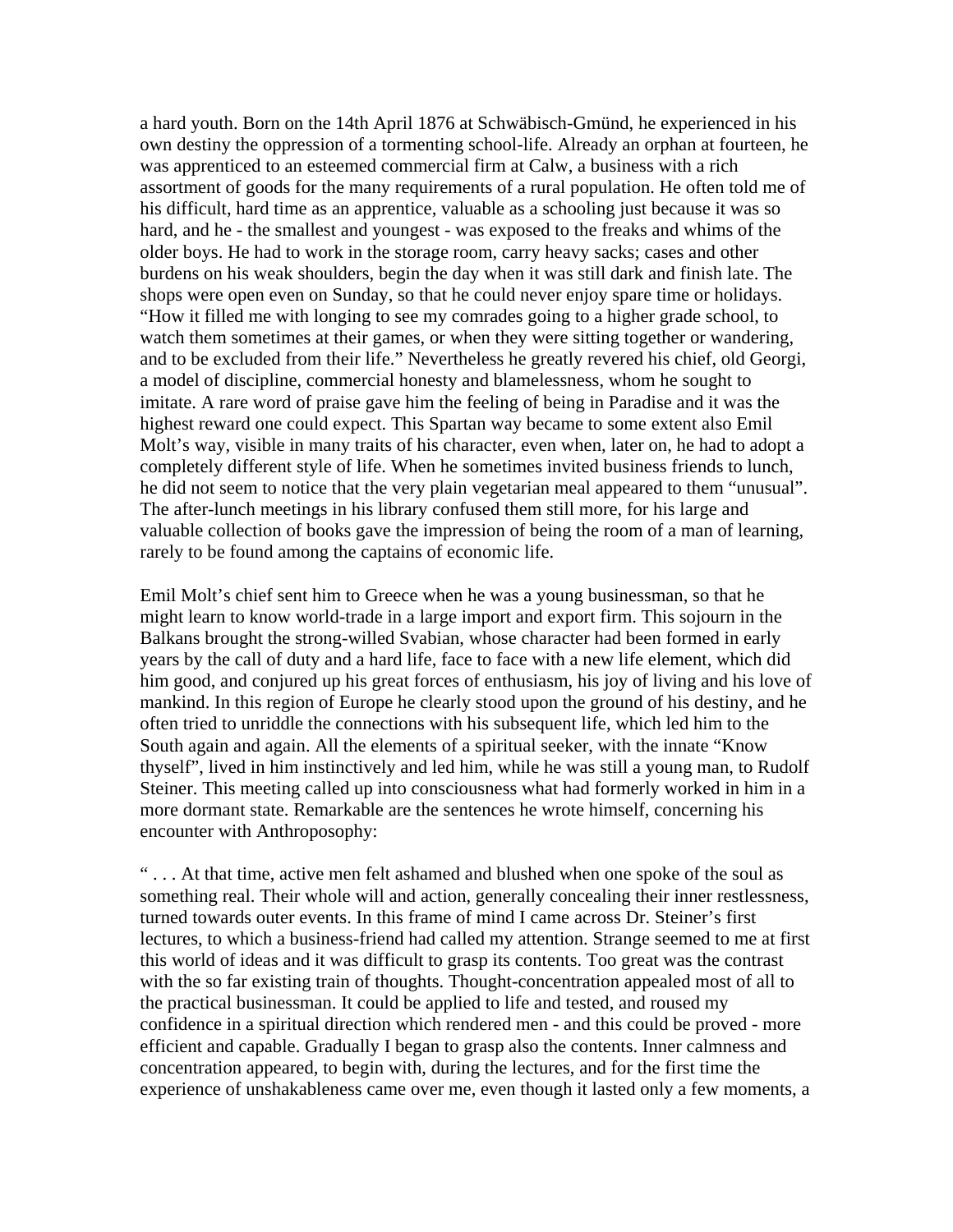kind of feeling that the whole world might crash - but that this would not affect you. With elemental force I felt the desire that such an experience might not be an exceptional condition, but a lasting one! This desire led me to Rudolf Steiner. This meeting was a turning point in my life. Outwardly, it did not at first appear in an evident form. To be sure, alcohol and meat were thrown overboard, because they hindered a serious thought training. There was hardly any change in daily business life. But there remained sufficient time and interest also for questions which were not directly concerned merely with business. A serious study of Steiner's literature brought order into one's own life of thinking and feeling. Only now I began to notice its chaotic state. How the true human essence had been submerged and lost in all that outer confusion! I gradually rediscovered it through hard inner work, and then I realized with a shock how little I had known so far of this man within man! Once laid bare with greatest effort - an annoyance or a vexation sufficed to cover him up again. What an endless work to begin anew, again and again! I found out how one's own character and temperament blocked the way and how one had to overcome them ever anew. But fighting steels inside and outside - and many a success in outer life could be traced back to this inner struggling. One began to learn how to cope with life.

"The intercourse with Dr. Steiner and the study of his books influenced most deeply the moral side. Even small things began to change. To be a business man and to write letters in keeping with truth, is often thought to be impossible - Mercury's rules admit a little swindling -, indeed, to avoid it, is even not quite in accordance with the business code. These traditions were discarded. They were replaced by the striving for absolute truthfulness even in small and conventional things - and it was alike in small and big things. This truthfulness had been roused, it became a life-necessity. Confidence streaming from all directions, even from the bank-sphere, was the natural outcome.

"Again we see that it was man's whole being that had thus been grasped, and since he was at the same time wholly practical, and things kept on improving, he also penetrated in an ever more encompassing way into his business enterprises.

"A commercial outlook, which remained clear, without being darkened by momentary moods, was the result of thought-training; the life of feeling changed into equanimity and inner calmness; the volitional disposition unfolded to moral responsibility.

"Rudolf Steiner's "Appeal to the German Nation and the Civilized World" (1919) struck a disciplined soulmood. Need it surprise that I felt quite at one with its contents and that it was an obvious duty for me to stand up for it in the fullest measure? Living within me as a seed, I merely had to realize what gradually came to the fore through the study of the *Kernpunkte* (Fundamental Points). The threefold structure of the social organism as a political, economic and spiritual life, in all three of which one always lives, now more, now less, at every moment of one's life, appeared as experienced truth, in keeping with one's own life.

"Upon this foundation arose organically and quite spontaneously the thought of the Waldorf School. How significant it can be for our spiritual life and our civilization - and